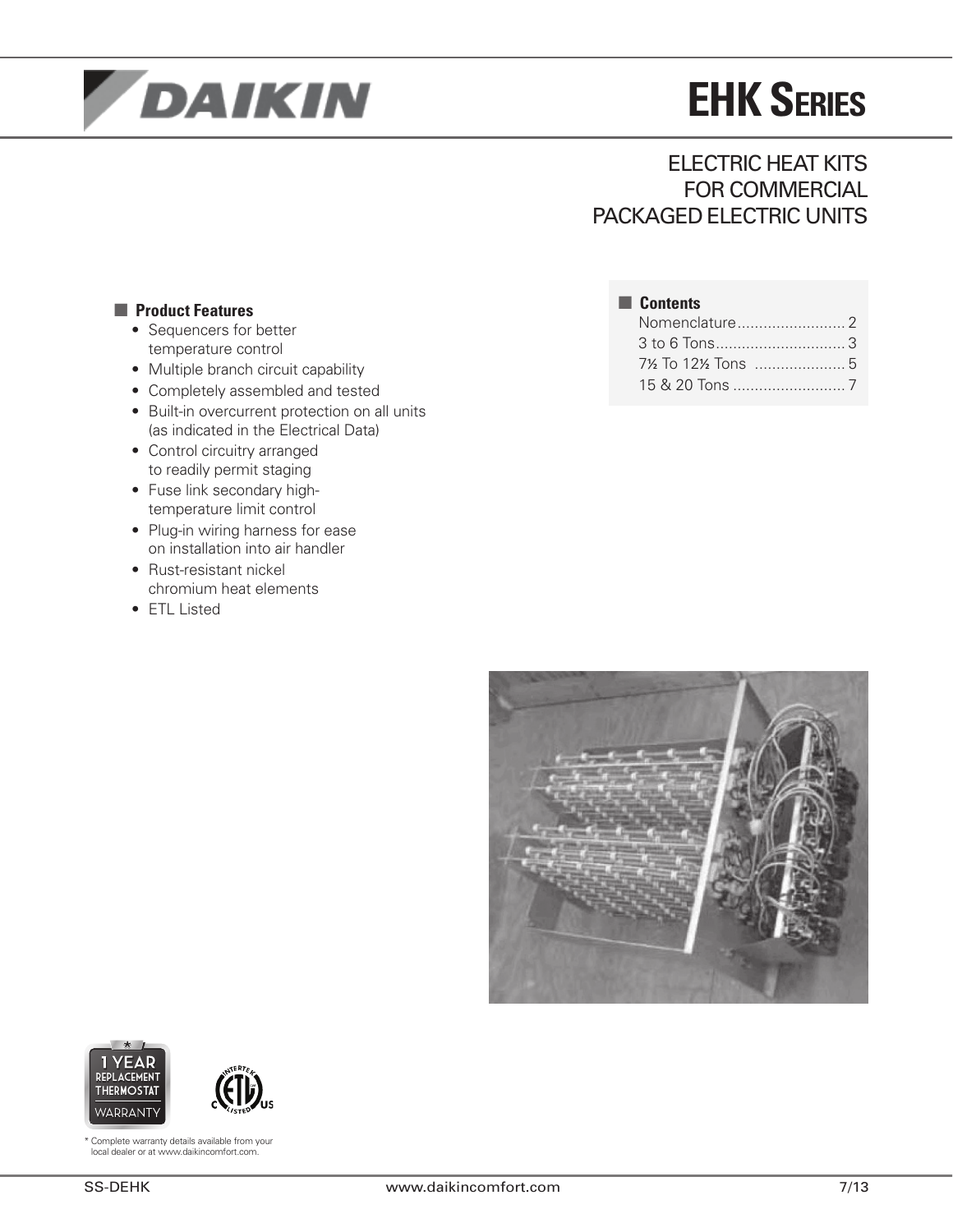## **NOMENCLATURE**

|              | <b>EHK</b>                  | 3              | 10                      |    | A     |    |                              |
|--------------|-----------------------------|----------------|-------------------------|----|-------|----|------------------------------|
|              | 1                           | $\overline{2}$ | $\overline{\mathbf{3}}$ |    | 11    |    |                              |
|              |                             |                |                         |    |       |    |                              |
|              | <b>Unit Type</b>            |                |                         |    |       |    | <b>Revisions</b>             |
| <b>EHK</b>   | Heat Kits for               |                |                         |    |       |    | <b>Engineering Revisions</b> |
|              | <b>Commercial Units</b>     |                |                         |    |       |    |                              |
|              |                             |                |                         |    |       |    | <b>Nominal Capacity</b>      |
| <b>Phase</b> |                             |                |                         | 10 | 10 kW | 31 | 28.8 kW                      |
| 3            | Three-phase @ 208/240 volts |                |                         | 15 | 15 kW |    | 45 43 kW                     |
| 4            | 480-volt units              |                |                         | 16 | 15 kW |    | 46 43.2 kW                   |
| 7            | 575-volt units              |                |                         | 18 | 18 kW |    | 60 57.6 kW                   |
|              |                             |                |                         | 20 | 20 kW |    | 75 72 kW                     |
|              |                             |                |                         | 30 | 30 kW |    |                              |
|              |                             |                |                         |    |       |    |                              |

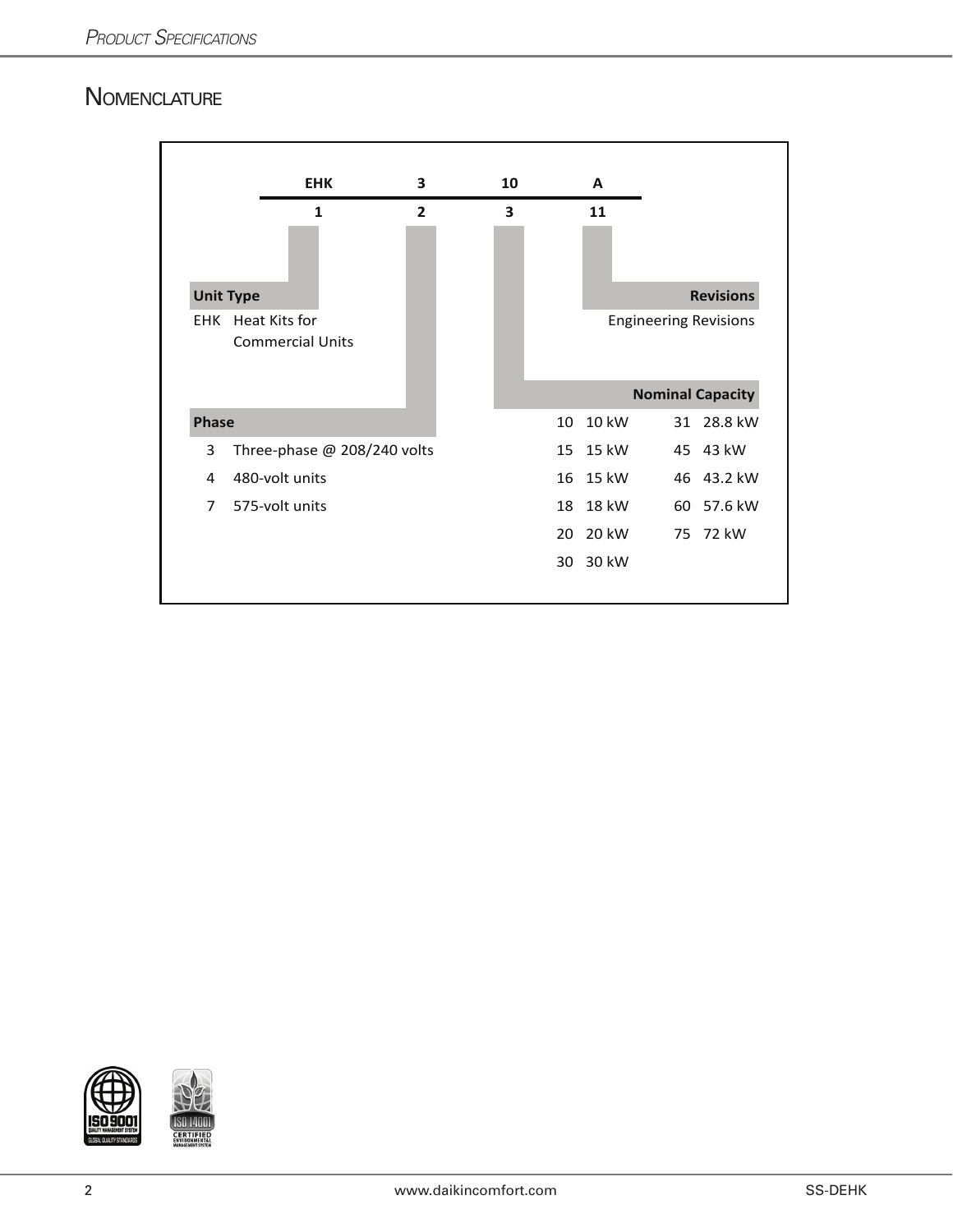## Electric Heat Kits for DCC/DCH Packaged Units — 3 to 6 Tons

### **Single-Phase Units @ 208 / 240V Single-Phase Units @ 208 / 240V**

| <b>MODEL</b>      | MCA <sup>1</sup> | MOP <sup>2</sup><br>(AMPS) | KW&<br>BTU/H | <b>RECOMMENDED</b><br><b>AIRFLOW RANGE</b> | <b>MODEL</b>      | MCA <sup>1</sup> | MOP <sup>2</sup><br>(AMPS) | KW &<br>BTU/H | <b>RECOMMENDED</b><br><b>AIRFLOW RANGE</b> |
|-------------------|------------------|----------------------------|--------------|--------------------------------------------|-------------------|------------------|----------------------------|---------------|--------------------------------------------|
| DCC036 *** 1D     | 25               | 40                         |              |                                            | DCH036 *** 1D     | 25               | 40                         |               |                                            |
| <b>EHK1-10</b>    | 48 / 55          | 50/60                      | 10           | 1250-1350 CFM                              | <b>EHK1-10</b>    | 67/77            | 70/80                      | 10            | 1250-1350 CFM                              |
| <b>EHK1-15</b>    | 70/81            | 80/90                      | 15           | 1400-1440 CFM                              | EHK1-15           | 89 / 103         | 90/110                     | 15            | 1400-1440 CFM                              |
| DCC048 *** 1D *** | 29               | 45                         |              |                                            | DCH048 *** 1D *** | 29               | 45                         |               |                                            |
| <b>EHK1-10</b>    | 48/56            | 50/60                      | 10           | 1400-1800 CFM                              | EHK1-10           | 70/81            | 80/90                      | 10            | 1400-1800 CFM                              |
| EHK1-15           | 71/82            | 80/90                      | 15           | 1575-1800 CFM                              | <b>EHK1-15</b>    | 93 / 107         | 100/110                    | 15            | 1575-1800 CFM                              |
| <b>EHK1-18</b>    | 84 / 97          | 90/100                     | 18           | 1575-1800 CFM                              | <b>EHK1-18</b>    |                  | 107 / 123   110 / 125      | 18            | 1575-1800 CFM                              |
| DCC060***1D***    | 42               | 60                         |              |                                            | DCH060***1D***    | 42               | 60                         |               |                                            |
| EHK1-10           | 53/62            | 60/70                      | 10           | 1750-2250 CFM                              | EHK1-10           | 82/94            | 90/110                     | 10            | 1750-2250 CFM                              |
| <b>EHK1-15</b>    | 76/88            | 80/90                      | 15           | 1750-2250 CFM                              | <b>EHK1-15</b>    |                  | 104 / 120   110 / 125      | 15            | 1750-2250 CFM                              |
| <b>EHK1-20</b>    | 99 / 114         | 100/120                    | 20           | 1850-2250 CFM                              | <b>EHK1-20</b>    |                  | 127 / 146   150 / 150      | 20            | 1850-2250 CFM                              |

| <b>MODEL</b>   | MCA <sup>1</sup> | MOP <sup>2</sup><br>(AMPS) | KW&<br>BTU/H | <b>RECOMMENDED</b><br><b>AIRFLOW RANGE</b> | <b>MODEL</b>   | MCA <sup>1</sup> | MOP <sup>2</sup><br>(AMPS) | KW&<br>BTU/H | <b>RECOMMENDED</b><br><b>AIRFLOW RANGE</b> |
|----------------|------------------|----------------------------|--------------|--------------------------------------------|----------------|------------------|----------------------------|--------------|--------------------------------------------|
| DCC036 *** 3D  | 17               | 25                         |              |                                            | DCH036 *** 3D  | 17               | 25                         |              |                                            |
| EHK1-10        | 29/33            | 30/35                      | 10           | 1250-1350 CFM                              | EHK3-10        | 41/47            | 45/50                      | 10           | 1250-1350 CFM                              |
| EHK1-15        | 42/48            | 45/50                      | 15           | 1400-1440 CFM                              | <b>EHK3-15</b> | 54/62            | 60/70                      | 15           | 1400-1440 CFM                              |
| DCC036***3B    | 18               | 25                         |              |                                            | DCH036***3B    | 18               | 25                         |              |                                            |
| EHK3-10        | 30/33            | 35/35                      | 10           | 1250-1350 CFM                              | <b>EHK3-10</b> | 42/48            | 45 / 50                    | 10           | 1250-1350 CFM                              |
| EHK3-15        | 43/48            | 45/50                      | 15           | 1400-1440 CFM                              | EHK3-15        | 55/63            | 60/70                      | 15           | 1400-1440 CFM                              |
| DCC048 *** 3D  | 21               | 30                         |              |                                            | DCH048 *** 3D  | 21               | 30                         |              |                                            |
| EHK3-10        | 29/34            | 35/35                      | 10           | 1400-1800 CFM                              | EHK3-10        | 44/51            | 45/60                      | 10           | 1400-1800 CFM                              |
| <b>EHK3-15</b> | 42/49            | 45 / 50                    | 15           | 1575-1800 CFM                              | <b>EHK3-15</b> | 57/66            | 60/70                      | 15           | 1575-1800 CFM                              |
| <b>EHK3-18</b> | 50/58            | 60/60                      | 18           | 1575-1800 CFM                              | <b>EHK3-18</b> | 65/75            | 70/80                      | 18           | 1575-1800 CFM                              |
| DCC048 *** 3B  | 22               | 30                         |              |                                            | DCH048***3B    | 22               | 30                         |              |                                            |
| EHK3-10        | 30/35            | 35/35                      | 10           | 1400-1800 CFM                              | EHK3-10        | 45/52            | 45/60                      | 10           | 1400-1800 CFM                              |
| <b>EHK3-15</b> | 43/50            | 45/50                      | 15           | 1575-1800 CFM                              | <b>EHK3-15</b> | 58/67            | 60/70                      | 15           | 1575-1800 CFM                              |
| <b>EHK3-18</b> | 51/59            | 60/60                      | 18           | 1575-1800 CFM                              | <b>EHK3-18</b> | 66/76            | 70/80                      | 18           | 1575-1800 CFM                              |
| DCC060***3D    | 29               | 45                         |              |                                            | DCH060***3D    | 29               | 45                         |              |                                            |
| EHK3-10        | 34/40            | 35/45                      | 10           | 1750-2250 CFM                              | EHK3-10        | 51/59            | 60/60                      | 10           | 1750-2250 CFM                              |
| <b>EHK3-15</b> | 47/55            | 50/60                      | 15           | 1750-2250 CFM                              | <b>EHK3-15</b> | 64 / 74          | 70/80                      | 15           | 1750-2250 CFM                              |
| <b>EHK3-20</b> | 60/70            | 70/70                      | 20           | 1850-2250 CFM                              | <b>EHK3-20</b> | 77/89            | 80/90                      | 20           | 1850-2250 CFM                              |
| DCC060***3B    | 25               | 40                         |              |                                            | DCH060***3B    | 25               | 40                         |              |                                            |
| EHK3-10        | 30/35            | 35/40                      | 10           | 1750-2250 CFM                              | <b>EHK3-10</b> | 48/55            | 50/60                      | 10           | 1750-2250 CFM                              |
| <b>EHK3-15</b> | 43/50            | 45/50                      | 15           | 1750-2250 CFM                              | <b>EHK3-15</b> | 61/70            | 70/80                      | 15           | 1750-2250 CFM                              |
| <b>EHK3-20</b> | 56/65            | 60/70                      | 20           | 1850-2250 CFM                              | <b>EHK3-20</b> | 74 / 85          | 80/90                      | 20           | 1850-2250 CFM                              |
| DCC072 *** 3B  | 31               | 45                         |              |                                            | DCH072 *** 3B  | 31               | 45                         |              |                                            |
| EHK3-10        | 36               | 45                         | 10           | 2,100-2,700 CFM                            | EHK3-10        | 61               | 70                         | 10           | 2,100-2,700 CFM                            |
| EHK3-15        | 51               | 60                         | 15           | 2,100-2,700 CFM                            | <b>EHK3-15</b> | 76               | 80                         | 15           | 2,100-2,700 CFM                            |
| <b>EHK3-20</b> | 66               | 70                         | 20           | 2,100-2,700 CFM                            | <b>EHK3-20</b> | 91               | 100                        | 20           | 2,100-2,700 CFM                            |
| <b>EHK3-25</b> | 81               | 90                         | 25           | 2,100-2,700 CFM                            | <b>EHK3-25</b> | 106              | 110                        | 25           | 2,100-2,700 CFM                            |

### DCC 3- TO 6-TON UNITS — HEAT KIT USAGE DCH 3- TO 6-TON UNITS — HEAT KIT USAGE

| <b>RECOMMENDED</b><br><b>AIRFLOW RANGE</b> | <b>MODEL</b>      | MCA <sup>1</sup> | MOP <sup>2</sup><br>(AMPS) | KW &<br>BTU/H | <b>RECOMMENDED</b><br><b>AIRFLOW RANGE</b> |
|--------------------------------------------|-------------------|------------------|----------------------------|---------------|--------------------------------------------|
|                                            | DCH036***1D       | 25               | 40                         |               |                                            |
| 1250-1350 CFM                              | EHK1-10           | 67/77            | 70/80                      | 10            | 1250-1350 CFM                              |
| 1400-1440 CFM                              | <b>EHK1-15</b>    | 89 / 103         | 90/110                     | 15            | 1400-1440 CFM                              |
|                                            | DCH048 *** 1D *** | 29               | 45                         |               |                                            |
| 1400-1800 CFM                              | EHK1-10           | 70/81            | 80/90                      | 10            | 1400-1800 CFM                              |
| 1575-1800 CFM                              | <b>EHK1-15</b>    | 93 / 107         | 100 / 110                  | 15            | 1575-1800 CFM                              |
| 1575-1800 CFM                              | <b>EHK1-18</b>    | 107/123          | 110 / 125                  | 18            | 1575-1800 CFM                              |
|                                            | DCH060 *** 1D***  | 42               | 60                         |               |                                            |
| 1750-2250 CFM                              | <b>EHK1-10</b>    | 82/94            | 90/110                     | 10            | 1750-2250 CFM                              |
| 1750-2250 CFM                              | <b>EHK1-15</b>    | 104 / 120        | 110/125                    | 15            | 1750-2250 CFM                              |
| 1850-2250 CFM                              | <b>EHK1-20</b>    | 127/146          | 150 / 150                  | 20            | 1850-2250 CFM                              |

### **Three-Phase Units @ 208 / 240V Three-Phase Units @ 208 / 240V**

| <b>RECOMMENDED</b><br>AIRFLOW RANGE | <b>MODEL</b>   | MCA <sup>1</sup> | MOP <sup>2</sup><br>(AMPS) | KW&<br>BTU/H | <b>RECOMMENDED</b><br><b>AIRFLOW RANGE</b> |
|-------------------------------------|----------------|------------------|----------------------------|--------------|--------------------------------------------|
|                                     | DCH036 *** 3D  | 17               | 25                         |              |                                            |
| 1250-1350 CFM                       | <b>EHK3-10</b> | 41/47            | 45 / 50                    | 10           | 1250-1350 CFM                              |
| 1400-1440 CFM                       | <b>EHK3-15</b> | 54/62            | 60/70                      | 15           | 1400-1440 CFM                              |
|                                     | DCH036***3B    | 18               | 25                         |              |                                            |
| 1250-1350 CFM                       | <b>EHK3-10</b> | 42/48            | 45 / 50                    | 10           | 1250-1350 CFM                              |
| 1400-1440 CFM                       | <b>EHK3-15</b> | 55/63            | 60/70                      | 15           | 1400-1440 CFM                              |
|                                     | DCH048 *** 3D  | 21               | 30                         |              |                                            |
| 1400-1800 CFM                       | <b>EHK3-10</b> | 44/51            | 45/60                      | 10           | 1400-1800 CFM                              |
| 1575-1800 CFM                       | <b>EHK3-15</b> | 57/66            | 60/70                      | 15           | 1575-1800 CFM                              |
| 1575-1800 CFM                       | <b>EHK3-18</b> | 65/75            | 70/80                      | 18           | 1575-1800 CFM                              |
|                                     | DCH048***3B    | 22               | 30                         |              |                                            |
| 1400-1800 CFM                       | <b>EHK3-10</b> | 45/52            | 45 / 60                    | 10           | 1400-1800 CFM                              |
| 1575-1800 CFM                       | <b>EHK3-15</b> | 58/67            | 60/70                      | 15           | 1575-1800 CFM                              |
| 1575-1800 CFM                       | EHK3-18        | 66/76            | 70/80                      | 18           | 1575-1800 CFM                              |
|                                     | DCH060***3D    | 29               | 45                         |              |                                            |
| 1750-2250 CFM                       | <b>EHK3-10</b> | 51/59            | 60/60                      | 10           | 1750-2250 CFM                              |
| 1750-2250 CFM                       | <b>EHK3-15</b> | 64 / 74          | 70/80                      | 15           | 1750-2250 CFM                              |
| 1850-2250 CFM                       | <b>EHK3-20</b> | 77 / 89          | 80/90                      | 20           | 1850-2250 CFM                              |
|                                     | DCH060***3B    | 25               | 40                         |              |                                            |
| 1750-2250 CFM                       | EHK3-10        | 48 / 55          | 50/60                      | 10           | 1750-2250 CFM                              |
| 1750-2250 CFM                       | EHK3-15        | 61/70            | 70/80                      | 15           | 1750-2250 CFM                              |
| 1850-2250 CFM                       | <b>EHK3-20</b> | 74 / 85          | 80/90                      | 20           | 1850-2250 CFM                              |
|                                     | DCH072***3B    | 31               | 45                         |              |                                            |
| 2,100-2,700 CFM                     | <b>EHK3-10</b> | 61               | 70                         | 10           | 2,100-2,700 CFM                            |
| 2,100-2,700 CFM                     | <b>EHK3-15</b> | 76               | 80                         | 15           | 2,100-2,700 CFM                            |
| 2,100-2,700 CFM                     | <b>EHK3-20</b> | 91               | 100                        | 20           | 2,100-2,700 CFM                            |
| 2,100-2,700 CFM                     | <b>EHK3-25</b> | 106              | 110                        | 25           | 2,100-2,700 CFM                            |

<sup>1</sup> Minimum Circuit Ampacity

² Maximum Overcurrent Protection device

<sup>1</sup> Minimum Circuit Ampacity

² Maximum Overcurrent Protection device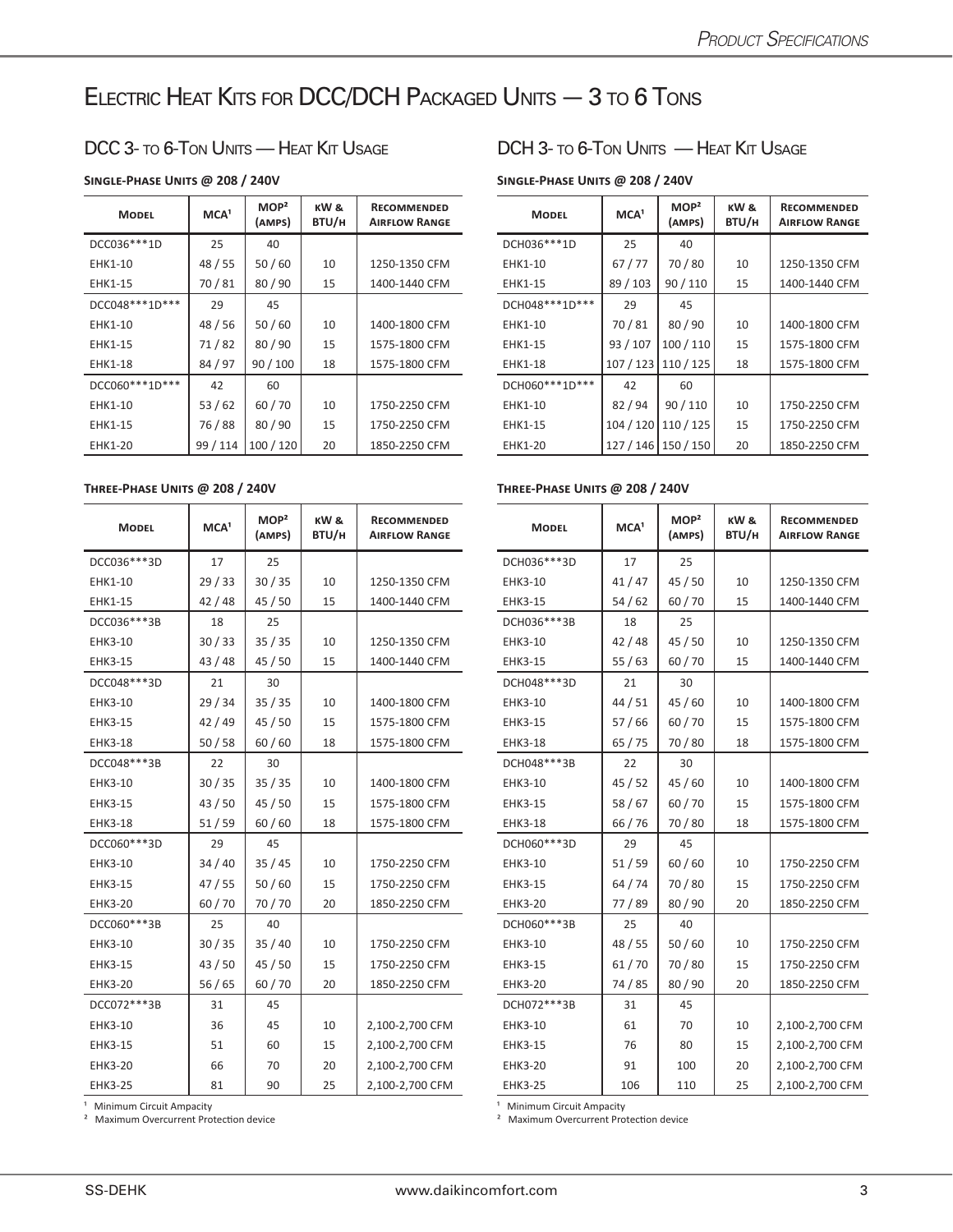## ELECTRIC HEAT KITS FOR DCC/DCH PACKAGED UNITS - 3 TO 6 TONS (CONT.)

| <b>MODEL</b>      | MCA <sup>1</sup> | MOP <sup>2</sup><br>(AMPS) | KW&<br>BTU/H | <b>RECOMMENDED</b><br><b>AIRFLOW RANGE</b> | <b>MODEL</b>      | MCA <sup>1</sup> | MOP <sup>2</sup><br>(AMPS) | KW &<br>BTU/H | <b>RECOMMENDED</b><br><b>AIRFLOW RANGE</b> |
|-------------------|------------------|----------------------------|--------------|--------------------------------------------|-------------------|------------------|----------------------------|---------------|--------------------------------------------|
| DCC036***4B***    | 10               | 15                         |              |                                            | DCH036 *** 4B *** | 10               | 15                         |               |                                            |
| EHK4-10           | 17               | 20                         | 10           | 1250-1350 CFM                              | <b>EHK4-10</b>    | 25               | 25                         | 10            | 1250-1350 CFM                              |
| <b>EHK4-15</b>    | 25               | 25                         | 15           | 1400-1440 CFM                              | <b>EHK4-15</b>    | 33               | 35                         | 15            | 1400-1440 CFM                              |
| DCC048***4B***    | 10               | 15                         |              |                                            | DCH048 *** 4B *** | 10               | 15                         |               |                                            |
| EHK4-10           | 17               | 20                         | 10           | 1400-1800 CFM                              | EHK4-10           | 25               | 30                         | 10            | 1400-1800 CFM                              |
| EHK4-15           | 25               | 25                         | 15           | 1575-1800 CFM                              | <b>EHK4-15</b>    | 33               | 35                         | 15            | 1575-1800 CFM                              |
| EHK4-18           | 29               | 30                         | 18           | 1575-1800 CFM                              | <b>EHK4-18</b>    | 37               | 40                         | 18            | 1575-1800 CFM                              |
| DCC060***4B***    | 12               | 20                         |              |                                            | DCH060***4B***    | 12               | 20                         |               |                                            |
| EHK4-10           | 19               | 20                         | 10           | 1750-2250 CFM                              | <b>EHK4-10</b>    | 27               | 30                         | 10            | 1750-2250 CFM                              |
| <b>EHK4-15</b>    | 25               | 25                         | 15           | 1750-2250 CFM                              | EHK4-15           | 35               | 40                         | 15            | 1750-2250 CFM                              |
| <b>EHK4-20</b>    | 35               | 35                         | 20           | 1850-2250 CFM                              | <b>EHK4-20</b>    | 43               | 45                         | 20            | 1850-2250 CFM                              |
| DCC072 *** 4B *** | 16               | 25                         |              |                                            | DCH072 *** 4B *** | 16               | 25                         |               |                                            |
| EHK4-10           | 18               | 25                         | 10           | 2,100-2,700 CFM                            | <b>EHK4-10</b>    | 31               | 35                         | 10            | 2,100-2,700 CFM                            |
| <b>EHK4-15</b>    | 26               | 30                         | 15           | 2,100-2,700 CFM                            | EHK4-15           | 38               | 40                         | 15            | 2,100-2,700 CFM                            |
| <b>EHK4-20</b>    | 33               | 35                         | 20           | 2,100-2,700 CFM                            | <b>EHK4-20</b>    | 46               | 50                         | 20            | 2,100-2,700 CFM                            |
| <b>EHK4-25</b>    | 41               | 45                         | 25           | 2,100-2,700 CFM                            | <b>EHK4-25</b>    | 53               | 60                         | 25            | 2,100-2,700 CFM                            |

### DCC 3- TO 6-TON UNITS — HEAT KIT USAGE DCH 3- TO 6-TON UNITS — HEAT KIT USAGE

**480-Volt Units @ 480V 480-Volt Units @ 480V**

| RECOMMENDED<br><b>AIRFLOW RANGE</b> | <b>MODEL</b>      | MCA <sup>1</sup> | MOP <sup>2</sup><br>(AMPS) | KW &<br>BTU/H | <b>RECOMMENDED</b><br><b>AIRFLOW RANGE</b> |
|-------------------------------------|-------------------|------------------|----------------------------|---------------|--------------------------------------------|
|                                     | DCH036 *** 4B *** | 10               | 15                         |               |                                            |
| 1250-1350 CFM                       | <b>EHK4-10</b>    | 25               | 25                         | 10            | 1250-1350 CFM                              |
| 1400-1440 CFM                       | <b>EHK4-15</b>    | 33               | 35                         | 15            | 1400-1440 CFM                              |
|                                     | DCH048 *** 4B *** | 10               | 15                         |               |                                            |
| 1400-1800 CFM                       | <b>EHK4-10</b>    | 25               | 30                         | 10            | 1400-1800 CFM                              |
| 1575-1800 CFM                       | <b>EHK4-15</b>    | 33               | 35                         | 15            | 1575-1800 CFM                              |
| 1575-1800 CFM                       | <b>EHK4-18</b>    | 37               | 40                         | 18            | 1575-1800 CFM                              |
|                                     | DCH060***4B***    | 12               | 20                         |               |                                            |
| 1750-2250 CFM                       | EHK4-10           | 27               | 30                         | 10            | 1750-2250 CFM                              |
| 1750-2250 CFM                       | <b>EHK4-15</b>    | 35               | 40                         | 15            | 1750-2250 CFM                              |
| 1850-2250 CFM                       | <b>EHK4-20</b>    | 43               | 45                         | 20            | 1850-2250 CFM                              |
|                                     | DCH072 *** 4B *** | 16               | 25                         |               |                                            |
| 2,100-2,700 CFM                     | <b>EHK4-10</b>    | 31               | 35                         | 10            | 2,100-2,700 CFM                            |
| 2,100-2,700 CFM                     | <b>EHK4-15</b>    | 38               | 40                         | 15            | 2,100-2,700 CFM                            |
| 2,100-2,700 CFM                     | <b>EHK4-20</b>    | 46               | 50                         | 20            | 2,100-2,700 CFM                            |
| 2,100-2,700 CFM                     | <b>EHK4-25</b>    | 53               | 60                         | 25            | 2,100-2,700 CFM                            |

### **575-Volt Units @ 575V 575-Volt Units @ 575V**

| <b>MODEL</b>      | MCA <sup>1</sup> | MOP <sup>2</sup><br>(AMPS) | KW&<br>BTU/H | <b>RECOMMENDED</b><br><b>AIRFLOW RANGE</b> | <b>MODEL</b>      | MCA <sup>1</sup> | MOP <sup>2</sup><br>(AMPS) | KW&<br>BTU/H | <b>RECOMMENDED</b><br><b>AIRFLOW RANGE</b> |
|-------------------|------------------|----------------------------|--------------|--------------------------------------------|-------------------|------------------|----------------------------|--------------|--------------------------------------------|
| DCC036***7B***    | 8                | 15                         |              |                                            | DCH036***7B***    | 8                | 15                         |              |                                            |
| <b>EHK7-10</b>    | 15               | 20                         | 10           | 1250-1350 CFM                              | <b>EHK7-10</b>    | 20               | 25                         | 10           | 1400-1475 CFM                              |
| <b>EHK7-15</b>    | 22               | 25                         | 15           | 1400-1440 CFM                              | <b>EHK7-15</b>    | 26               | 30                         | 15           | 1575-1650 CFM                              |
| DCC048***7B***    | 8                | 15                         |              |                                            | DCH048***7B***    | 8                | 15                         |              |                                            |
| EHK7-10           | 15               | 20                         | 10           | 1400-1800 CFM                              | <b>EHK7-10</b>    | 21               | 25                         | 10           | 1400-1800 CFM                              |
| <b>EHK7-15</b>    | 22               | 25                         | 15           | 1575-1800 CFM                              | <b>EHK7-15</b>    | 27               | 30                         | 15           | 1575-1800 CFM                              |
| <b>EHK7-18</b>    | 25               | 30                         | 18           | 1575-1800 CFM                              | <b>EHK7-18</b>    | 31               | 35                         | 18           | 1575-1800 CFM                              |
| DCC060***7B***    | 10               | 15                         |              |                                            | DCH060***7B***    | 10               | 15                         |              |                                            |
| EHK7-10           | 15               | 20                         | 10           | 1750-2250 CFM                              | <b>EHK7-10</b>    | 23               | 25                         | 10           | 1750-2250 CFM                              |
| <b>EHK7-15</b>    | 22               | 25                         | 15           | 1750-2250 CFM                              | <b>EHK7-15</b>    | 29               | 30                         | 15           | 1750-2250 CFM                              |
| <b>EHK7-20</b>    | 28               | 30                         | 20           | 1850-2250 CFM                              | <b>EHK7-20</b>    | 35               | 40                         | 20           | 1850-2250 CFM                              |
| DCC072 *** 7B *** | 13               | 15                         |              |                                            | DCH072 *** 7B *** | 13               | 15                         |              |                                            |
| EHK7-10           | 15               | 20                         | 10           | 2,100-2,700 CFM                            | <b>EHK7-10</b>    | 25               | 30                         | 10           | 2,100-2,700 CFM                            |
| <b>EHK7-15</b>    | 22               | 25                         | 15           | 2,100-2,700 CFM                            | <b>EHK7-15</b>    | 31               | 35                         | 15           | 2,100-2,700 CFM                            |
| <b>EHK7-20</b>    | 28               | 30                         | 20           | 2,100-2,700 CFM                            | <b>EHK7-20</b>    | 38               | 40                         | 20           | 2,100-2,700 CFM                            |
| <b>EHK7-25</b>    | 34               | 35                         | 25           | 2,100-2,700 CFM                            | <b>EHK7-25</b>    | 44               | 45                         | 25           | 2,100-2,700 CFM                            |

<sup>1</sup> Minimum Circuit Ampacity **2** Minimum Circuit Ampacity **2** Maximum Overcurrent Protection device **Ampacity Maximum Overcurrent Protection device Maximum** Overcurrent Protection device **Ampacity Maximum** Overcurren

| RECOMMENDED<br><b>AIRFLOW RANGE</b> | <b>MODEL</b>      | MCA <sup>1</sup> | MOP <sup>2</sup><br>(AMPS) | KW &<br>BTU/H | <b>RECOMMENDED</b><br><b>AIRFLOW RANGE</b> |
|-------------------------------------|-------------------|------------------|----------------------------|---------------|--------------------------------------------|
|                                     | DCH036***7B***    | 8                | 15                         |               |                                            |
| 1250-1350 CFM                       | <b>EHK7-10</b>    | 20               | 25                         | 10            | 1400-1475 CFM                              |
| 1400-1440 CFM                       | <b>EHK7-15</b>    | 26               | 30                         | 15            | 1575-1650 CFM                              |
|                                     | DCH048***7B***    | 8                | 15                         |               |                                            |
| 1400-1800 CFM                       | <b>EHK7-10</b>    | 21               | 25                         | 10            | 1400-1800 CFM                              |
| 1575-1800 CFM                       | <b>EHK7-15</b>    | 27               | 30                         | 15            | 1575-1800 CFM                              |
| 1575-1800 CFM                       | <b>EHK7-18</b>    | 31               | 35                         | 18            | 1575-1800 CFM                              |
|                                     | DCH060***7B***    | 10               | 15                         |               |                                            |
| 1750-2250 CFM                       | <b>EHK7-10</b>    | 23               | 25                         | 10            | 1750-2250 CFM                              |
| 1750-2250 CFM                       | <b>EHK7-15</b>    | 29               | 30                         | 15            | 1750-2250 CFM                              |
| 1850-2250 CFM                       | <b>EHK7-20</b>    | 35               | 40                         | 20            | 1850-2250 CFM                              |
|                                     | DCH072 *** 7B *** | 13               | 15                         |               |                                            |
| 2,100-2,700 CFM                     | <b>EHK7-10</b>    | 25               | 30                         | 10            | 2,100-2,700 CFM                            |
| 2,100-2,700 CFM                     | <b>EHK7-15</b>    | 31               | 35                         | 15            | 2,100-2,700 CFM                            |
| 2,100-2,700 CFM                     | <b>EHK7-20</b>    | 38               | 40                         | 20            | 2,100-2,700 CFM                            |
| 2,100-2,700 CFM                     | <b>EHK7-25</b>    | 44               | 45                         | 25            | 2,100-2,700 CFM                            |

² Maximum Overcurrent Protection device ² Maximum Overcurrent Protection device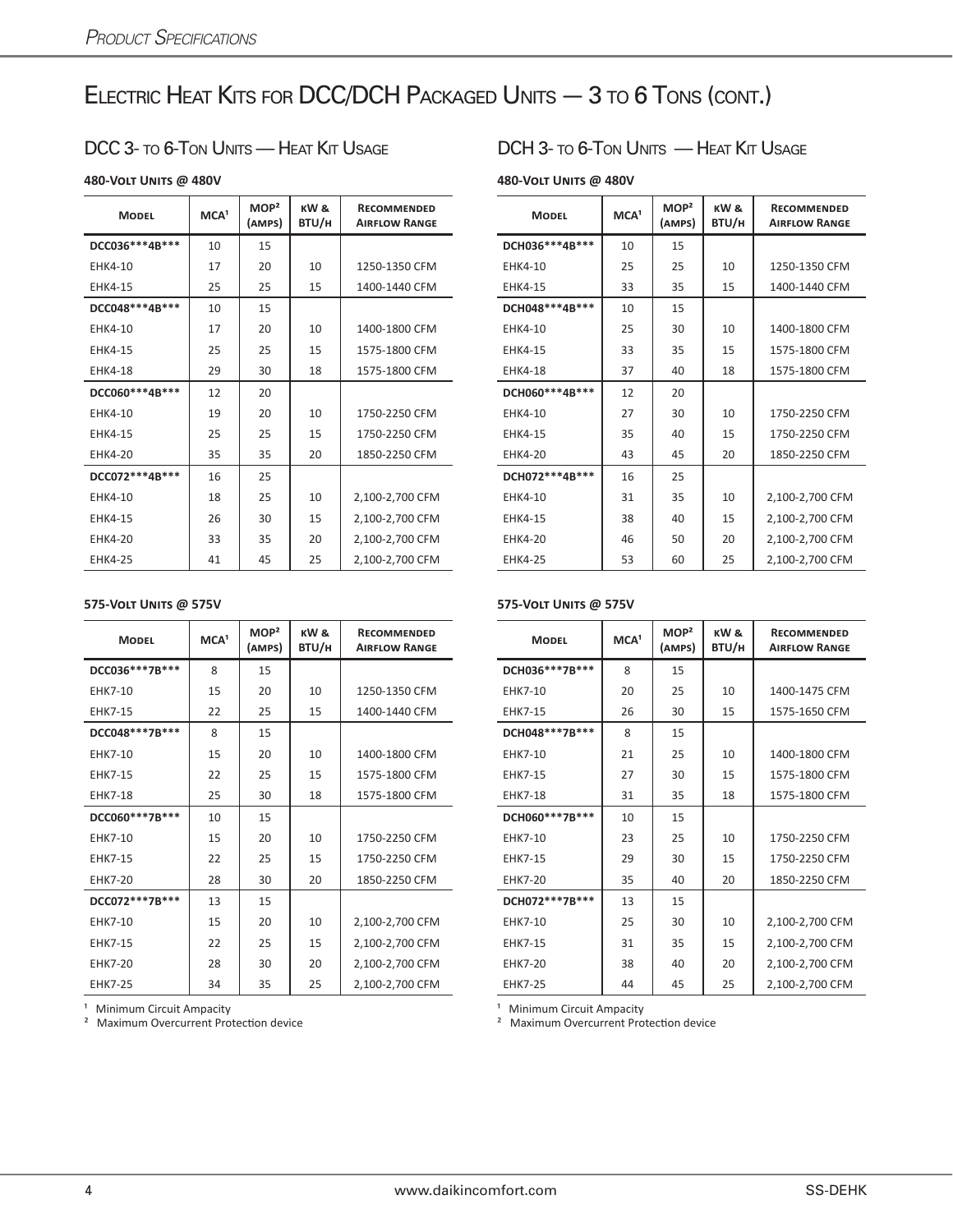## Electric Heat Kits for DCC/DCH Packaged Units — 7½ to 12½ Tons

**Three-Phase Units @ 208 / 240V Three-Phase Units @ 208 / 240V**

| <b>MODEL</b>      | MCA <sup>1</sup> | MOP <sup>2</sup><br>(AMPS) | KW &<br>BTU/H | <b>RECOMMENDED</b><br><b>AIRFLOW RANGE</b> | <b>MODEL</b>     | MCA <sup>1</sup> | MOP <sup>2</sup><br>(AMPS) | KW&<br>BTU/H | <b>RECOMMENDED</b><br><b>AIRFLOW RANGE</b> |
|-------------------|------------------|----------------------------|---------------|--------------------------------------------|------------------|------------------|----------------------------|--------------|--------------------------------------------|
| DCC090 *** 3B *** | 40               | 50                         |               |                                            | DCH090***3B***   | 40               | 50                         |              |                                            |
| EHK3-16           | 48 / 55          | 50/60                      | 15            | 3000-3375 CFM                              | EHK3-16          | 74/85            | 80/90                      | 15           | 3000-3375 CFM                              |
| <b>EHK3-30</b>    | 87/100           | 90/100                     | 30            | 3000-3375 CFM                              | <b>EHK3-30</b>   | 113/130          | 120 / 150                  | 30           | 3000-3375 CFM                              |
| <b>EHK3-45</b>    | 121/139          | 125 / 150                  | 43            | 3000-3375 CFM                              | <b>EHK3-45</b>   | 147 / 169        | 150/175                    | 43           | 3000-3375 CFM                              |
| DCC102***3B***    | 43               | 50                         |               |                                            | DCH102***3B***   | 43               | 50                         |              |                                            |
| <b>EHK3-16</b>    | 55               | 60                         | 15            | 3400 - 3825 CFM                            | EHK3-16          | 88               | 90                         | 15           | 3400 - 3825 CFM                            |
| <b>EHK3-30</b>    | 100              | 100                        | 30            | 3400 - 3825 CFM                            | <b>EHK3-30</b>   | 133              | 150                        | 35           | 3400 - 3825 CFM                            |
| <b>EHK3-45</b>    | 139              | 150                        | 43            | 3400 - 3825 CFM                            | <b>EHK3-45</b>   | 173              | 175                        | 43           | 3400 - 3825 CFM                            |
| DCC120***3B/V***  | 49               | 60                         |               |                                            | DCH120***3B/V*** | 49               | 60                         |              |                                            |
| <b>EHK3-16</b>    | 48/55            | 50/60                      | 15            | 3,500-4,500 CFM                            | EHK3-16          | 81/94            | 90/100                     | 15           | 3,500-4,500 CFM                            |
| <b>EHK3-30</b>    | 87 / 100         | 90/100                     | 30            | 3,500-4,500 CFM                            | EHK3-30          | 122 / 139        | 125 / 150                  | 35           | 3,500-4,500 CFM                            |
| <b>EHK3-45</b>    | 121/139          | 125/150                    | 43            | 4,000-4,500 CFM                            | EHK3-45          | 154 / 178        | 175 / 200                  | 43           | 4,000-4,500 CFM                            |
| DCC150***3B***    | 65               | 80                         |               |                                            | DCH150***3B***   | 65               | 80                         |              |                                            |
| <b>EHK3-16</b>    | 65               | 80                         | 15            | 4,000-5,600 CFM                            | EHK3-16          | 110              | 110                        | 15           | 4,000-5,600 CFM                            |
| <b>EHK3-30</b>    | 102              | 110                        | 30            | 4,300-5,600 CFM                            | <b>EHK3-30</b>   | 155              | 175                        | 30           | 4,300-5,600 CFM                            |
| <b>EHK3-45</b>    | 141              | 150                        | 43            | 4,500-5,600 CFM                            | <b>EHK3-45</b>   | 194              | 200                        | 43           | 4,500-5,600 CFM                            |

DCC 71/2- TO 121/2-TON UNITS — HEAT KIT USAGE DCH 71/2- TO 121/2-TON UNITS — HEAT KIT USAGE

| <b>RECOMMENDED</b><br><b>AIRFLOW RANGE</b> | <b>MODEL</b>     | MCA <sup>1</sup> | MOP <sup>2</sup><br>(AMPS) | KW&<br>BTU/H | <b>RECOMMENDED</b><br><b>AIRFLOW RANGE</b> |
|--------------------------------------------|------------------|------------------|----------------------------|--------------|--------------------------------------------|
|                                            | DCH090***3B***   | 40               | 50                         |              |                                            |
| 3000-3375 CFM                              | <b>EHK3-16</b>   | 74 / 85          | 80/90                      | 15           | 3000-3375 CFM                              |
| 3000-3375 CFM                              | EHK3-30          | 113 / 130        | 120 / 150                  | 30           | 3000-3375 CFM                              |
| 3000-3375 CFM                              | <b>EHK3-45</b>   | 147 / 169        | 150 / 175                  | 43           | 3000-3375 CFM                              |
|                                            | DCH102***3B***   | 43               | 50                         |              |                                            |
| 3400 - 3825 CFM                            | <b>EHK3-16</b>   | 88               | 90                         | 15           | 3400 - 3825 CFM                            |
| 3400 - 3825 CFM                            | <b>EHK3-30</b>   | 133              | 150                        | 35           | 3400 - 3825 CFM                            |
| 3400 - 3825 CFM                            | <b>EHK3-45</b>   | 173              | 175                        | 43           | 3400 - 3825 CFM                            |
|                                            | DCH120***3B/V*** | 49               | 60                         |              |                                            |
| 3,500-4,500 CFM                            | EHK3-16          | 81/94            | 90/100                     | 15           | 3,500-4,500 CFM                            |
| 3,500-4,500 CFM                            | EHK3-30          | 122 / 139        | 125 / 150                  | 35           | 3,500-4,500 CFM                            |
| 1,000-4,500 CFM                            | <b>EHK3-45</b>   | 154 / 178        | 175 / 200                  | 43           | 4,000-4,500 CFM                            |
|                                            | DCH150***3B***   | 65               | 80                         |              |                                            |
| 1,000-5,600 CFM                            | <b>EHK3-16</b>   | 110              | 110                        | 15           | 4,000-5,600 CFM                            |
| 1,300-5,600 CFM                            | <b>EHK3-30</b>   | 155              | 175                        | 30           | 4,300-5,600 CFM                            |
| 1,500-5,600 CFM                            | <b>EHK3-45</b>   | 194              | 200                        | 43           | 4,500-5,600 CFM                            |

### **480-Volt Units @ 480V 480-Volt Units @ 480V**

| <b>MODEL</b>      | MCA <sup>1</sup> | MOP <sup>2</sup><br>(AMPS) | KW&<br>BTU/H | <b>RECOMMENDED</b><br><b>AIRFLOW RANGE</b> | <b>MODEL</b>      | MCA <sup>1</sup> | MOP <sup>2</sup><br>(AMPS) | KW&<br>BTU/H | <b>RECOMMENDED</b><br><b>AIRFLOW RANGE</b> |
|-------------------|------------------|----------------------------|--------------|--------------------------------------------|-------------------|------------------|----------------------------|--------------|--------------------------------------------|
| DCC090 *** 4B *** | 19               | 25                         |              |                                            | DCH090 *** 4B *** | 19               | 25                         |              |                                            |
| EHK4-16           | 27               | 30                         | 15           | 3000-3375 CFM                              | EHK4-16           | 42               | 45                         | 15           | 3000-3375 CFM                              |
| <b>EHK4-30</b>    | 50               | 50                         | 30           | 3000-3375 CFM                              | <b>EHK4-30</b>    | 64               | 70                         | 30           | 3000-3375 CFM                              |
| <b>EHK4-45</b>    | 70               | 70                         | 43           | 3000-3375 CFM                              | <b>EHK4-45</b>    | 84               | 90                         | 43           | 3000-3375 CFM                              |
| DCC102***4B***    | 20               | 25                         |              |                                            | DCH102 *** 4B *** | 20               | 25                         |              |                                            |
| <b>EHK4-16</b>    | 27               | 30                         | 15           | 3400 - 3825 CFM                            | EHK4-16           | 42               | 45                         | 15           | 3400 - 3825 CFM                            |
| <b>EHK4-30</b>    | 50               | 50                         | 30           | 3400 - 3825 CFM                            | EHK4-30           | 65               | 70                         | 30           | 3400 - 3825 CFM                            |
| <b>EHK4-45</b>    | 70               | 70                         | 43           | 3400 - 3825 CFM                            | <b>EHK4-45</b>    | 84               | 90                         | 43           | 3400 - 3825 CFM                            |
| DCC120***4B/V***  | 24               | 30                         |              |                                            | DCH120***4B/V***  | 24               | 30                         |              |                                            |
| <b>EHK4-16</b>    | 27               | 30                         | 15           | 3,500-4,500 CFM                            | EHK4-16           | 46               | 50                         | 15           | 3,500-4,500 CFM                            |
| <b>EHK4-30</b>    | 50               | 50                         | 30           | 3,500-4,500 CFM                            | EHK4-30           | 69               | 70                         | 30           | 3,500-4,500 CFM                            |
| <b>EHK4-45</b>    | 70               | 70                         | 43           | 4,000-4,500 CFM                            | <b>EHK4-45</b>    | 89               | 90                         | 43           | 4,000-4,500 CFM                            |
| DCC150***4B***    | 31               | 40                         |              |                                            | DCH150***4B***    | 31               | 40                         |              |                                            |
| <b>EHK4-16</b>    | 31               | 40                         | 15           | 4,000-5,600 CFM                            | EHK4-16           | 54               | 60                         | 15           | 4,000-5,600 CFM                            |
| <b>EHK4-30</b>    | 51               | 60                         | 30           | 4,300-5,600 CFM                            | EHK4-30           | 76               | 80                         | 30           | 4,300-5,600 CFM                            |
| <b>EHK4-45</b>    | 71               | 80                         | 43           | 4,500-5,600 CFM                            | <b>EHK4-45</b>    | 96               | 100                        | 43           | 4,500-5,600 CFM                            |

| <b>RECOMMENDED</b><br><b>AIRFLOW RANGE</b> | <b>MODEL</b>     | MCA <sup>1</sup> | MOP <sup>2</sup><br>(AMPS) | KW&<br>BTU/H | <b>RECOMMENDED</b><br><b>AIRFLOW RANGE</b> |
|--------------------------------------------|------------------|------------------|----------------------------|--------------|--------------------------------------------|
|                                            | DCH090***4B***   | 19               | 25                         |              |                                            |
| 3000-3375 CFM                              | <b>EHK4-16</b>   | 42               | 45                         | 15           | 3000-3375 CFM                              |
| 3000-3375 CFM                              | <b>EHK4-30</b>   | 64               | 70                         | 30           | 3000-3375 CFM                              |
| 3000-3375 CFM                              | <b>EHK4-45</b>   | 84               | 90                         | 43           | 3000-3375 CFM                              |
|                                            | DCH102***4B***   | 20               | 25                         |              |                                            |
| 3400 - 3825 CFM                            | <b>EHK4-16</b>   | 42               | 45                         | 15           | 3400 - 3825 CFM                            |
| 3400 - 3825 CFM                            | <b>EHK4-30</b>   | 65               | 70                         | 30           | 3400 - 3825 CFM                            |
| 3400 - 3825 CFM                            | <b>EHK4-45</b>   | 84               | 90                         | 43           | 3400 - 3825 CFM                            |
|                                            | DCH120***4B/V*** | 24               | 30                         |              |                                            |
| 3,500-4,500 CFM                            | <b>EHK4-16</b>   | 46               | 50                         | 15           | 3,500-4,500 CFM                            |
| 3,500-4,500 CFM                            | <b>EHK4-30</b>   | 69               | 70                         | 30           | 3,500-4,500 CFM                            |
| 1,000-4,500 CFM                            | <b>EHK4-45</b>   | 89               | 90                         | 43           | 4,000-4,500 CFM                            |
|                                            | DCH150***4B***   | 31               | 40                         |              |                                            |
| 1,000-5,600 CFM                            | <b>EHK4-16</b>   | 54               | 60                         | 15           | 4,000-5,600 CFM                            |
| 1,300-5,600 CFM                            | <b>EHK4-30</b>   | 76               | 80                         | 30           | 4,300-5,600 CFM                            |
| 1,500-5,600 CFM                            | <b>EHK4-45</b>   | 96               | 100                        | 43           | 4,500-5,600 CFM                            |
|                                            |                  |                  |                            |              |                                            |

a Minimum Circuit Ampacity<br>
<sup>2</sup> Maximum Overcurrent Protection device<br>
<sup>2</sup> Maximum Overcurrent Protection device<br>
<sup>2</sup> Maximum Overcurrent Protection device

² Maximum Overcurrent Protection device ² Maximum Overcurrent Protection device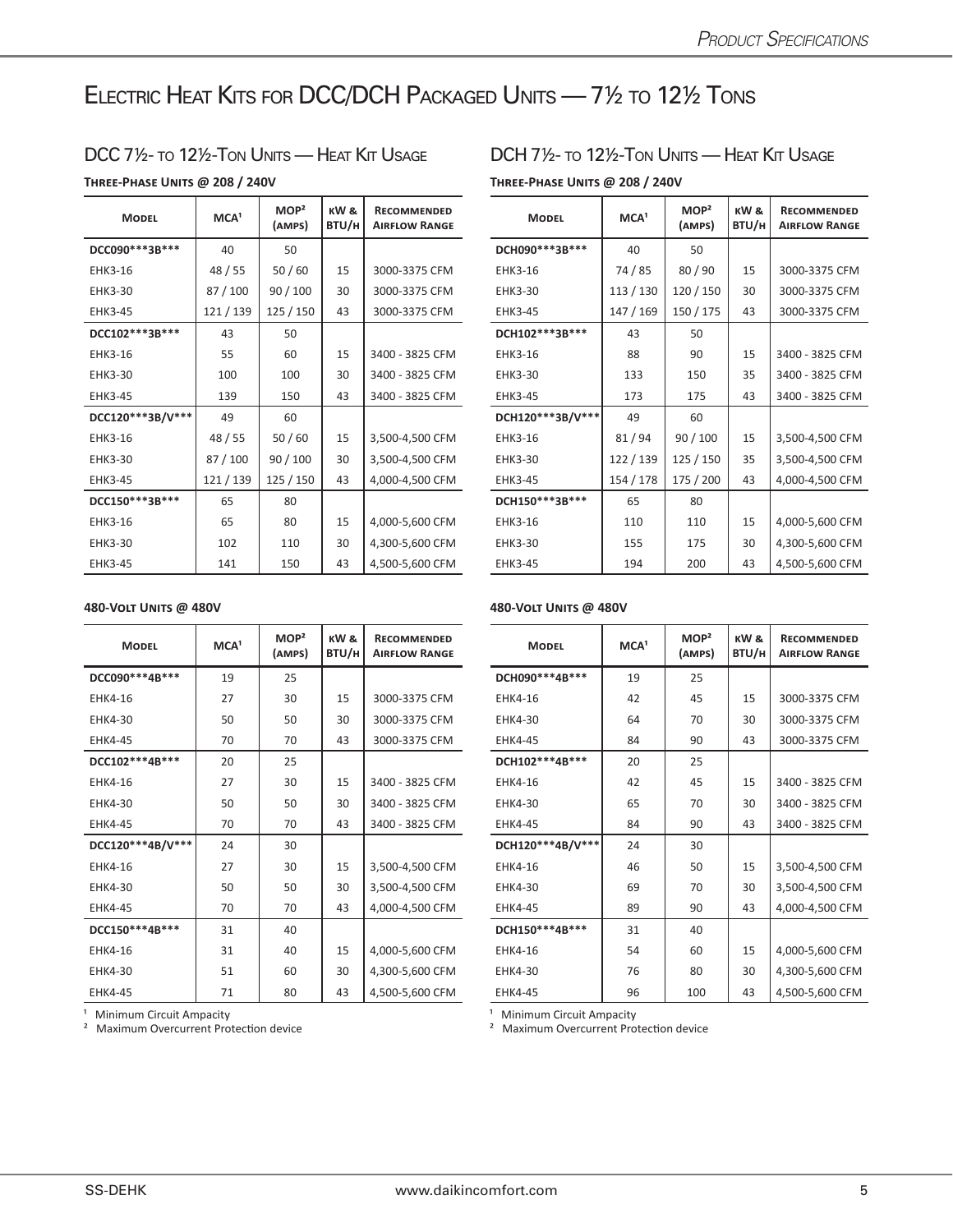## Electric Heat Kits for DCC/DCH Packaged Units — 7½ to 12½ Tons

### DCC 7<sup>1</sup>/2- to 12<sup>1</sup>/2-Ton Units — Heat Kit Usage DCH 7<sup>1</sup>/2- to 12<sup>1</sup>/2-Ton Units — Heat Kit Usage

### **575-Volt Units @ 575V 575-Volt Units @ 575V**

| <b>MODEL</b>      | MCA <sup>1</sup> | MOP <sup>2</sup><br>(AMPS) | KW&<br>BTU/H | <b>RECOMMENDED</b><br><b>AIRFLOW RANGE</b> | <b>MODEL</b>     | MCA <sup>1</sup> | MOP <sup>2</sup><br>(AMPS) | KW&<br>BTU/H | <b>RECOMMENDED</b><br><b>AIRFLOW RANGE</b> |
|-------------------|------------------|----------------------------|--------------|--------------------------------------------|------------------|------------------|----------------------------|--------------|--------------------------------------------|
| DCC090 *** 7B *** | 14               | 15                         |              |                                            | DCH090***7B***   | 14               | 15                         |              |                                            |
| <b>EHK7-16</b>    | 22               | 25                         | 15           |                                            | EHK7-16          | 33               | 35                         | 15           |                                            |
| <b>EHK7-30</b>    | 41               | 45                         | 30           |                                            | <b>EHK7-30</b>   | 51               | 60                         | 30           |                                            |
| <b>EHK7-45</b>    | 57               | 60                         | 43           | ---                                        | <b>EHK7-45</b>   | 68               | 70                         | 43           | ---                                        |
| DCC102***7B***    | 17               | 20                         |              |                                            | DCH102***7B***   | 17               | 20                         |              |                                            |
| EHK7-16           | 22               | 25                         | 15           | 3400 - 3825 CFM                            | EHK7-16          | 36               | 40                         | 15           | 3400 - 3825 CFM                            |
| <b>EHK7-30</b>    | 41               | 45                         | 30           | 3400 - 3825 CFM                            | <b>EHK7-30</b>   | 55               | 60                         | 30           | 3400 - 3825 CFM                            |
| <b>EHK7-45</b>    | 57               | 60                         | 43           | 3400 - 3825 CFM                            | <b>EHK7-45</b>   | 71               | 80                         | 43           | 3400 - 3825 CFM                            |
| DCC120***7B/V***  | 17               | 20                         |              |                                            | DCH120***7B/V*** | 17               | 20                         |              |                                            |
| EHK7-16           | 22               | 25                         | 15           | 3,500-4,500 CFM                            | <b>EHK7-16</b>   | 36               | 40                         | 15           | 3,500-4,500 CFM                            |
| <b>EHK7-30</b>    | 41               | 45                         | 30           | 3,500-4,500 CFM                            | <b>EHK7-30</b>   | 55               | 60                         | 30           | 3,500-4,500 CFM                            |
| <b>EHK7-45</b>    | 57               | 60                         | 43           | 4,000-4,500 CFM                            | <b>EHK7-45</b>   | 71               | 80                         | 43           | 4,000-4,500 CFM                            |
| DCC150***7B***    | 23               | 30                         |              |                                            | DCH150***7B***   | 23               | 30                         |              |                                            |
| EHK7-16           | 24               | 30                         | 15           | 4,000-5,600 CFM                            | EHK7-16          | 42               | 45                         | 15           | 4,000-5,600 CFM                            |
| <b>EHK7-30</b>    | 43               | 45                         | 30           | 4,300-5,600 CFM                            | <b>EHK7-30</b>   | 61               | 70                         | 30           | 4,300-5,600 CFM                            |
| <b>EHK7-45</b>    | 59               | 60                         | 43           | 4,500-5,600 CFM                            | <b>EHK7-45</b>   | 77               | 80                         | 43           | 4,500-5,600 CFM                            |

| <b>MODEL</b>     | MCA <sup>1</sup> | MOP <sup>2</sup><br>(AMPS) | KW&<br>BTU/H | <b>RECOMMENDED</b><br><b>AIRFLOW RANGE</b> | <b>MODEL</b>     | MCA <sup>1</sup> | MOP <sup>2</sup><br>(AMPS) | KW&<br>BTU/H | <b>RECOMMENDED</b><br><b>AIRFLOW RANGE</b> |
|------------------|------------------|----------------------------|--------------|--------------------------------------------|------------------|------------------|----------------------------|--------------|--------------------------------------------|
| DCC090***7B***   | 14               | 15                         |              |                                            | DCH090***7B***   | 14               | 15                         |              |                                            |
| <b>EHK7-16</b>   | 22               | 25                         | 15           | $---$                                      | <b>EHK7-16</b>   | 33               | 35                         | 15           | ---                                        |
| <b>EHK7-30</b>   | 41               | 45                         | 30           | ---                                        | <b>EHK7-30</b>   | 51               | 60                         | 30           | ---                                        |
| <b>EHK7-45</b>   | 57               | 60                         | 43           | $---$                                      | <b>EHK7-45</b>   | 68               | 70                         | 43           | ---                                        |
| DCC102***7B***   | 17               | 20                         |              |                                            | DCH102***7B***   | 17               | 20                         |              |                                            |
| <b>EHK7-16</b>   | 22               | 25                         | 15           | 3400 - 3825 CFM                            | EHK7-16          | 36               | 40                         | 15           | 3400 - 3825 CFM                            |
| <b>EHK7-30</b>   | 41               | 45                         | 30           | 3400 - 3825 CFM                            | <b>EHK7-30</b>   | 55               | 60                         | 30           | 3400 - 3825 CFM                            |
| <b>EHK7-45</b>   | 57               | 60                         | 43           | 3400 - 3825 CFM                            | <b>EHK7-45</b>   | 71               | 80                         | 43           | 3400 - 3825 CFM                            |
| DCC120***7B/V*** | 17               | 20                         |              |                                            | DCH120***7B/V*** | 17               | 20                         |              |                                            |
| <b>EHK7-16</b>   | 22               | 25                         | 15           | 3,500-4,500 CFM                            | <b>EHK7-16</b>   | 36               | 40                         | 15           | 3,500-4,500 CFM                            |
| <b>EHK7-30</b>   | 41               | 45                         | 30           | 3,500-4,500 CFM                            | <b>EHK7-30</b>   | 55               | 60                         | 30           | 3,500-4,500 CFM                            |
| <b>EHK7-45</b>   | 57               | 60                         | 43           | 4,000-4,500 CFM                            | <b>EHK7-45</b>   | 71               | 80                         | 43           | 4,000-4,500 CFM                            |
| DCC150***7B***   | 23               | 30                         |              |                                            | DCH150***7B***   | 23               | 30                         |              |                                            |
| <b>EHK7-16</b>   | 24               | 30                         | 15           | 4,000-5,600 CFM                            | <b>EHK7-16</b>   | 42               | 45                         | 15           | 4,000-5,600 CFM                            |
| <b>EHK7-30</b>   | 43               | 45                         | 30           | 4,300-5,600 CFM                            | <b>EHK7-30</b>   | 61               | 70                         | 30           | 4,300-5,600 CFM                            |
| <b>EHK7-45</b>   | 59               | 60                         | 43           | 4,500-5,600 CFM                            | <b>EHK7-45</b>   | 77               | 80                         | 43           | 4,500-5,600 CFM                            |

<sup>1</sup> Minimum Circuit Ampacity **and Circuit Ampacity and Circuit Ampacity and Circuit Ampacity and Circuit Ampacity and Circuit Ampacity and Circuit Ampacity and Circuit Ampacity and Circuit Ampacity and Circ** 

<sup>2</sup> Maximum Overcurrent Protection device

### kW Correction Factors

| <b>KW CORRECTION FACTOR FOR 3-PHASE UNITS</b>     |  |      |      |      |  |  |  |  |  |
|---------------------------------------------------|--|------|------|------|--|--|--|--|--|
| 240<br><b>SUPPLY VOLTAGE</b><br>230<br>220<br>210 |  |      |      |      |  |  |  |  |  |
| <b>CORRECTION FACTOR</b>                          |  | 0.92 | 0.84 | በ 77 |  |  |  |  |  |

| <b>KW CORRECTION FACTOR FOR 480V UNITS</b>      |  |  |  |  |  |  |  |  |  |
|-------------------------------------------------|--|--|--|--|--|--|--|--|--|
| 440<br><b>ACTUAL VOLTAGE</b><br>460<br>430      |  |  |  |  |  |  |  |  |  |
| 0.84<br><b>CORRECTION FACTOR</b><br>በ.92<br>0.8 |  |  |  |  |  |  |  |  |  |

For other voltage use voltage<sup>2</sup> / 480<sup>2</sup>

| <b>KW CORRECTION FACTOR FOR 575V UNITS</b> |      |      |  |  |  |  |  |  |  |
|--------------------------------------------|------|------|--|--|--|--|--|--|--|
| 560<br><b>SUPPLY VOLTAGE</b><br>540<br>550 |      |      |  |  |  |  |  |  |  |
| <b>CORRECTION FACTOR</b>                   | በ 91 | 0.88 |  |  |  |  |  |  |  |

Multiply rated kW by correction factor to get actual kW.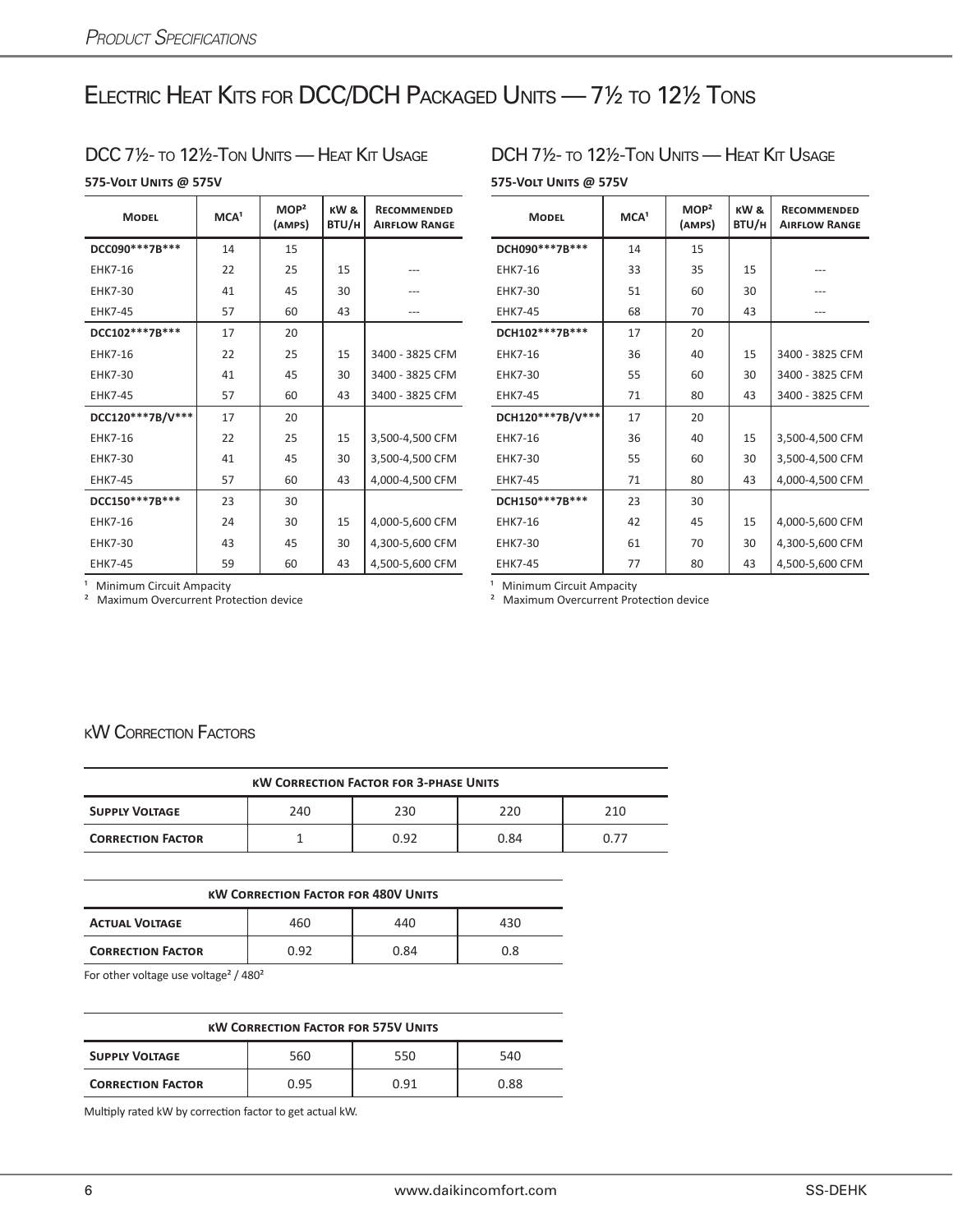## ELECTRIC HEAT KITS FOR DCC/DCH PACKAGED UNITS - 15 & 20 TONS

### DCC 15-TON UNITS — HEAT KIT USAGE DCC 20-TON UNITS — HEAT KIT USAGE

### **Three-Phase Units @ 208 / 240V Three-Phase Units @ 208 / 240V**

| <b>MODEL</b>   | MCA <sup>1</sup> | MOP <sup>2</sup><br>(AMPS) | KW &<br>BTU/H | <b>RECOMMENDED</b><br><b>AIRFLOW RANGE</b> | <b>MODEL</b> |                | MCA <sup>1</sup> | MOP <sup>2</sup><br>(AMPS) | KW &<br>BTU/H | <b>RECOMMENDED</b><br><b>AIRFLOW RANGE</b> |
|----------------|------------------|----------------------------|---------------|--------------------------------------------|--------------|----------------|------------------|----------------------------|---------------|--------------------------------------------|
| DCC181***3B*** | 73               | 90                         |               |                                            |              | DCC240***3B*** | 95               | 125                        |               |                                            |
| <b>EHK3-31</b> | 98               | 100                        | 28.8          | 5250 - 6750 CFM                            |              | <b>EHK3-31</b> | 103              | 125                        | 28.8          | 7200 - 8500 CFM                            |
| EHK3-46        | 141              | 150                        | 43.2          | 5250 - 6750 CFM                            |              | <b>EHK3-46</b> | 146              | 150                        | 43.2          | 7200 - 8500 CFM                            |
| EHK3-60        | 185              | 200                        | 57.6          | 5250 - 6750 CFM                            |              | EHK3-60        | 189              | 200                        | 57.6          | 7200 - 8500 CFM                            |

### **480-Volt Units @ 480V 480-Volt Units @ 480V**

| <b>MODEL</b>   | MCA <sup>1</sup> | MOP <sup>2</sup><br>(AMPS) | KW&<br>BTU/H | <b>RECOMMENDED</b><br><b>AIRFLOW RANGE</b> |  | <b>MODEL</b>   |    | MOP <sup>2</sup><br>(AMPS) | KW &<br>BTU/H | <b>RECOMMENDED</b><br><b>AIRFLOW RANGE</b> |
|----------------|------------------|----------------------------|--------------|--------------------------------------------|--|----------------|----|----------------------------|---------------|--------------------------------------------|
| DCC181***4B*** | 36               | 45                         |              |                                            |  | DCC240***4B*** | 50 | 60                         |               |                                            |
| EHK4-31        | 49               | 50                         | 28.8         | 5250 - 6750 CFM                            |  | <b>EHK4-31</b> | 51 | 60                         | 28.8          | 7200 - 8500 CFM                            |
| EHK4-46        | 71               | 80                         | 43.2         | 5250 - 6750 CFM                            |  | <b>EHK4-46</b> | 73 | 80                         | 43.2          | 7200 - 8500 CFM                            |
| EHK4-60        | 92               | 100                        | 57.6         | 5250 - 6750 CFM                            |  | EHK4-60        | 95 | 100                        | 57.6          | 7200 - 8500 CFM                            |

<sup>1</sup> Minimum Circuit Ampacity

² Maximum Overcurrent Protection (amps)

### **575-Volt Units @ 575V 575-Volt Units @ 575V**

| <b>MODEL</b>   | MCA <sup>1</sup> | MOP <sup>2</sup><br>(AMPS) | KW&<br>BTU/H | <b>RECOMMENDED</b><br><b>AIRFLOW RANGE</b> | <b>MODEL</b> |                | MCA <sup>1</sup> | MOP <sup>2</sup><br>(AMPS) | KW &<br>BTU/H | <b>RECOMMENDED</b><br><b>AIRFLOW RANGE</b> |
|----------------|------------------|----------------------------|--------------|--------------------------------------------|--------------|----------------|------------------|----------------------------|---------------|--------------------------------------------|
| DCC181***7B*** | 27               | 35                         |              |                                            |              | DCC240***7B*** | 37               | 45                         |               |                                            |
| <b>EHK7-31</b> | 41               | 45                         | 28.8         | 5250 - 6750 CFM                            |              | <b>EHK7-31</b> | 43               | 45                         | 28.8          | 7200 - 8500 CFM                            |
| EHK7-46        | 59               | 60                         | 43.2         | 5250 - 6750 CFM                            |              | <b>EHK7-46</b> | 61               | 70                         | 43.2          | 7200 - 8500 CFM                            |
| EHK7-60        | 78               | 80                         | 57.6         | 5250 - 6750 CFM                            |              | <b>EHK7-60</b> | 79               | 80                         | 57.6          | 7200 - 8500 CFM                            |

<sup>1</sup> Minimum Circuit Ampacity

² Maximum Overcurrent Protection (amps)

| <b>RECOMMENDED</b><br><b>AIRFLOW RANGE</b> | <b>MODEL</b>   | MCA <sup>1</sup> | MOP <sup>2</sup><br>(AMPS) | KW &<br>BTU/H | <b>RECOMMENDED</b><br><b>AIRFLOW RANGE</b> |
|--------------------------------------------|----------------|------------------|----------------------------|---------------|--------------------------------------------|
|                                            | DCC240***3B*** | 95               | 125                        |               |                                            |
| 5250 - 6750 CFM                            | <b>EHK3-31</b> | 103              | 125                        | 28.8          | 7200 - 8500 CFM                            |
| 5250 - 6750 CFM                            | EHK3-46        | 146              | 150                        | 43.2          | 7200 - 8500 CFM                            |
| 5250 - 6750 CFM                            | EHK3-60        | 189              | 200                        | 57.6          | 7200 - 8500 CFM                            |
|                                            | <b>EHK3-75</b> | 232              | 250                        | 72            | 7200 - 8500 CFM                            |

| <b>RECOMMENDED</b><br><b>AIRFLOW RANGE</b> | <b>MODEL</b>      | MCA <sup>1</sup> | MOP <sup>2</sup><br>(AMPS) | KW &<br>BTU/H | <b>RECOMMENDED</b><br><b>AIRFLOW RANGE</b> |
|--------------------------------------------|-------------------|------------------|----------------------------|---------------|--------------------------------------------|
|                                            | DCC240 *** 4B *** | 50               | 60                         |               |                                            |
| 5250 - 6750 CFM                            | <b>EHK4-31</b>    | 51               | 60                         | 28.8          | 7200 - 8500 CFM                            |
| 5250 - 6750 CFM                            | <b>EHK4-46</b>    | 73               | 80                         | 43.2          | 7200 - 8500 CFM                            |
| 5250 - 6750 CFM                            | EHK4-60           | 95               | 100                        | 57.6          | 7200 - 8500 CFM                            |
|                                            | <b>EHK4-75</b>    | 116              | 125                        | 72            | 7200 - 8500 CFM                            |

| <b>RECOMMENDED</b><br><b>AIRFLOW RANGE</b> | <b>MODEL</b>   | MCA <sup>1</sup> | MOP <sup>2</sup><br>(AMPS) | KW &<br>BTU/H | <b>RECOMMENDED</b><br><b>AIRFLOW RANGE</b> |
|--------------------------------------------|----------------|------------------|----------------------------|---------------|--------------------------------------------|
|                                            | DCC240***7B*** | 37               | 45                         |               |                                            |
| 5250 - 6750 CFM                            | <b>EHK7-31</b> | 43               | 45                         | 28.8          | 7200 - 8500 CFM                            |
| 5250 - 6750 CFM                            | <b>EHK7-46</b> | 61               | 70                         | 43.2          | 7200 - 8500 CFM                            |
| 5250 - 6750 CFM                            | <b>EHK7-60</b> | 79               | 80                         | 57.6          | 7200 - 8500 CFM                            |
|                                            | <b>EHK7-75</b> | 97               | 100                        | 72            | 7200 - 8500 CFM                            |
|                                            |                |                  |                            |               |                                            |